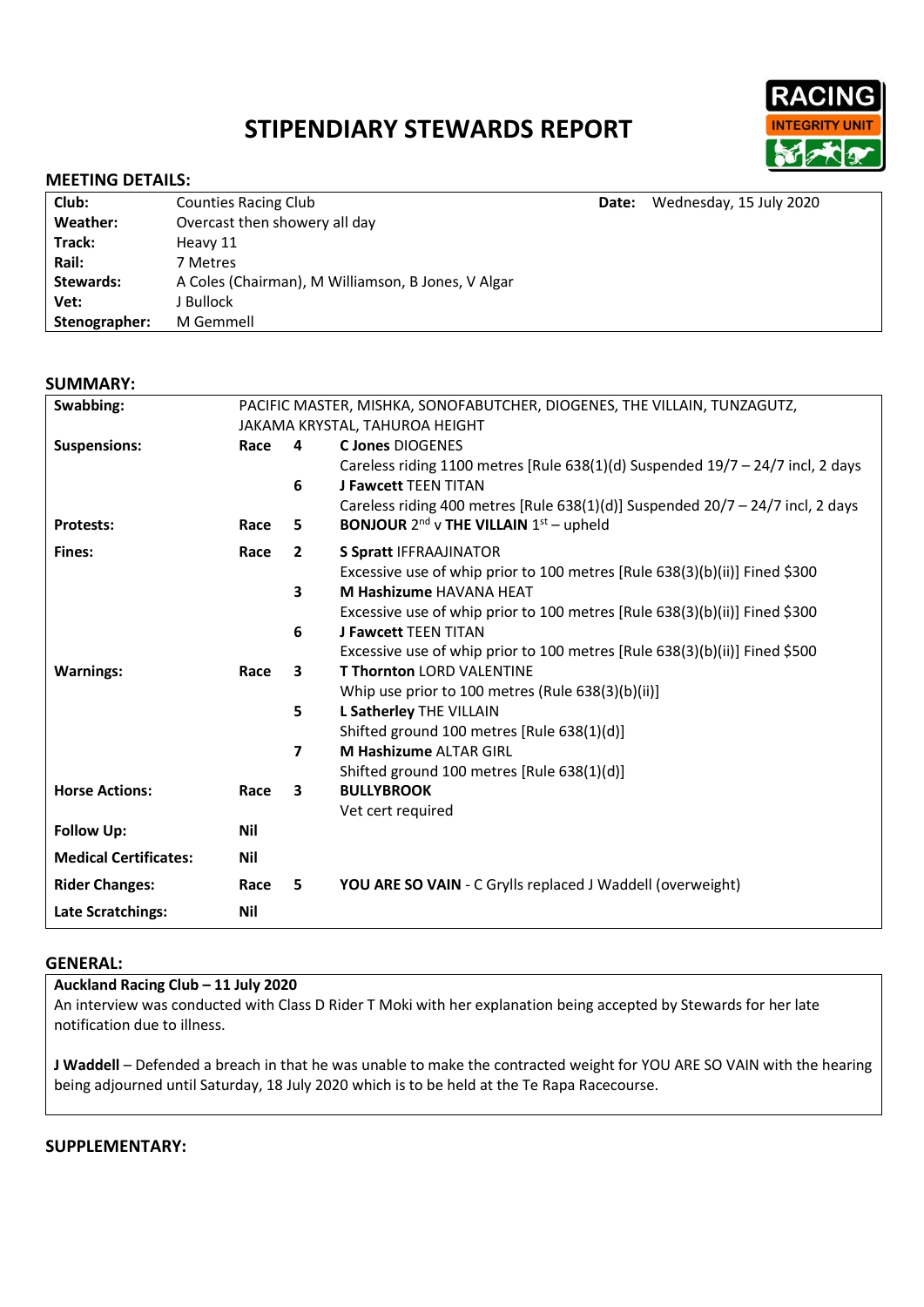## **RACE COMMENTS:**

**Race 1 Harvey Wadham Memorial 1100** 

**LIGHTNING WARRIOR** (S Collett) – Began awkwardly making contact with YOU WISH.

**YOU WISH** (T Thornton) – Hampered shortly after the start losing ground.

**FIGHTING FIRE** (D Johnson) – Began awkwardly and then crowded shortly after.

**WHANGA WONDER** (L Satherley) – Began awkwardly.

**Race 2 Tuakau Cossie Club 2100** 

**MISHKA** (C Lammas) – Crowded shortly after the start having to be steadied.

**GO GO GONZO** (J Fawcett) – Began awkwardly losing ground.

**ARITE GURU** (M Hashizume) – Clipped a heel of MEANT TO BE (C Burdan) which was forced outwards by TWIN SPINNER (C Jones) which had made contact with the running rail near the 1700 metres. The incident proved inconclusive with no further action taken other than to advise Riders C Burdan and C Jones to exercise care in a similar circumstance.

**FLORENCE IVY** (S Collett) – Raced wide without cover for the majority of the race.

**VAN BLANC** (E Nicholas) – Briefly contacted near the 400 metres.

**S Spratt** (IFFRAAJINATOR)- Admitted a breach for excessive use of the whip prior to the 100 metres and was fined \$300 by the Judicial Committee.

The siren was sounded following the race into **IFFRAAJINATOR** (S Spratt) forcing the barrier gate open slightly early. After requesting a ruling from the Judicial Committee, they made a ruling that the horse had not gained an advantage.

**Race 3 Ansell Builders 1300** 

**THISTLE DO** (T Newman) – Crowded shortly after the start.

**BULLYBROOK** (C Grylls) – Settled mid field and was quickly under pressure passing the 600 metres and was not persevered with for the remainder of the race. The gelding underwent a post-race veterinary examination which revealed the gelding to have suffered cardiac arrhythmia. A veterinary clearance is now required for BULLYBROOK prior to racing next.

**BALIOS** (D Johnson) and **MALIK** (J Riddell) – Made contact for several strides near the 400 metres with both runners shifting ground.

**M Hashizume** (HAVANA HEAT) – Admitted a breach for his use of the whip prior to the 100 metres and was fined \$300.

**T Thornton** (LORD VALENTINE) – Issued with a warning for her whip use prior to the 100 metres.

**LORD VALENTINE** (T Thornton) – Lost the left front plate during the running.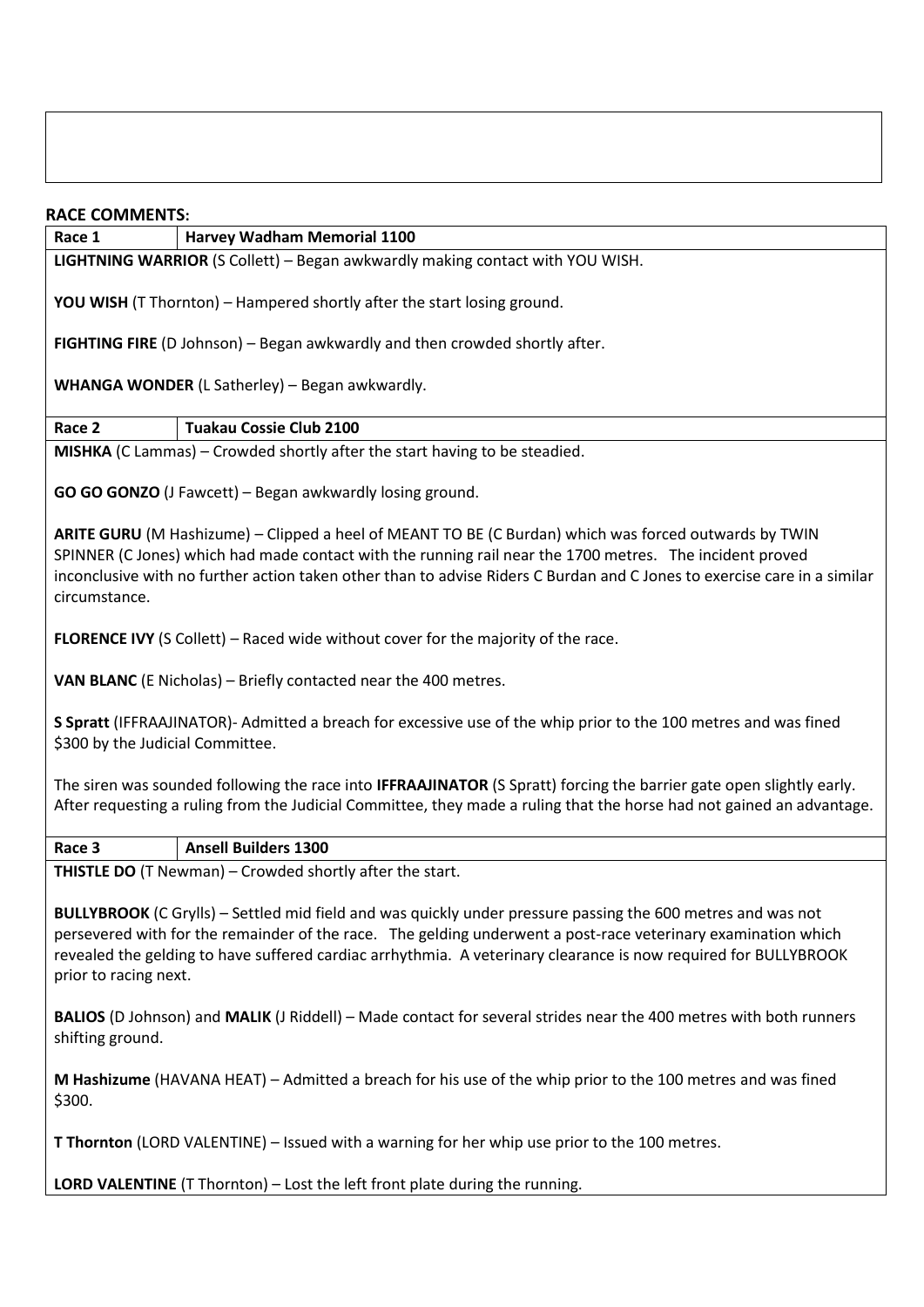**Race 4 Pukekohe Cossie Club 1300** 

**ALASKAN GOLD** (S Spratt) – Contacted and briefly unbalanced 1100 metres.

**SO MUCH MOUR** (L Satherley) – Crowded and unbalanced 1100 metres then over-raced for a distance.

**MAGDALA** (M Hashizume) – Began awkwardly. Crowded and checked 1100 metres. Had to be firmly restrained off the heels of DIOGENES passing the 400 metres.

**C Jones** (DIOGENES) – Admitted a breach of careless riding in that he allowed DIOGENES to shift in when not sufficiently clear of MAGDALA which had to be checked losing ground near the 1100 metres with his license to ride in races being suspended from the conclusion of racing on Saturday 18 July up to and including racing on 24 July, 2 national riding days. Also hampered in this incident was SO MUCH MOUR.

When questioned into the performance of the favourite SHE'S A LADY (M Cameron) the rider advised that the filly was not entirely suited to today's track conditions.

**Race 5 Haunui Farm 1300** 

**RHUZICK** (A Calder) – Began awkwardly.

**RED RUSHIN** (N Alam) – Slow to begin. Raced keenly in the early stages.

**THE BOUNDER** (A Goindasamy) – Began awkwardly and then contacted.

**THE VILLIAN** (L Satherlery) shifted out over the final 100 metres making contact with BONJOUR (S McKay) on three occasions. A protest was lodged by the connections of the 2<sup>nd</sup> placed runner BONJOUR alleging interference by the 1<sup>st</sup> placed runner THE VILLAIN. After hearing submissions from the connections of both runners and viewing all video footage the protest was upheld. L Satherley was issued with a warning.

When questioned into the performance of RHUZICK (A Calder) the rider advised that the mare may be looking for more ground and would also take some improvement out of today's race.

**Race 6 Steelmac Trading Ltd 1600** 

**PLUSHENKO** (S Collett) – Raced in restricted room soon after the start and steadied.

**OUR CRAFTSMAN** (A Calder) – Slow to begin.

**ITELLYOUONETHING** (T Yanagida) – Began awkwardly and then crowded.

**TUNZAGUTZ** (T Newman) – Became awkwardly placed on heels approaching the 500 metres shifting out and crowding OUR CRAFTSMAN.

**J Fawcett** (TEEN TITAN) – Admitted a breach of careless riding in that she allowed TEEN TITAN to shift out near the 400 metres crowding TUNZAGUTZ out on to PLUSHENKO which was crowded and checked. After viewing all relevant videos J Fawcett was suspended from the conclusion of racing on 19 July up to and including racing on 24 July, 2 national riding days.

**J Fawcett** (TEEN TITAN) – Admitted a charge of excessive use of the whip prior to the 100 metres and was fined the sum of \$500.

**Race 7 Seven Oaks Park 1600**